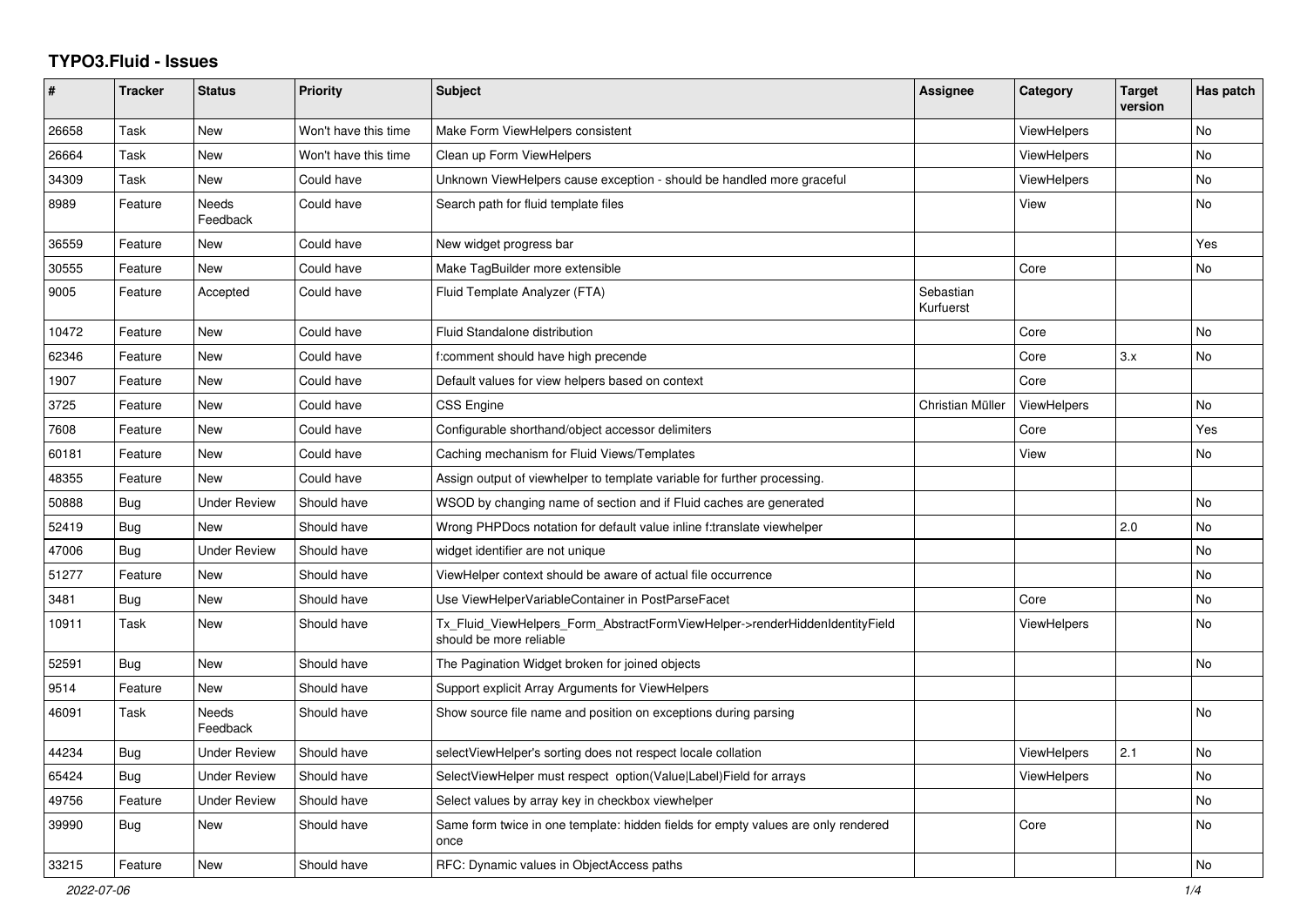| #     | <b>Tracker</b> | <b>Status</b>       | <b>Priority</b> | Subject                                                                                       | <b>Assignee</b>             | Category           | <b>Target</b><br>version | Has patch |
|-------|----------------|---------------------|-----------------|-----------------------------------------------------------------------------------------------|-----------------------------|--------------------|--------------------------|-----------|
| 54195 | Task           | New                 | Should have     | Rename and move FormViewHelper's errorClass value, currently 'f3-form-error'                  | Adrian Föder                | ViewHelpers        |                          | <b>No</b> |
| 43072 | Task           | New                 | Should have     | Remove TOKENS for adding templates fallback in Backporter                                     |                             | View               |                          | No        |
| 43071 | Task           | New                 | Should have     | Remove TOKENS for adding fallback teplates in B                                               |                             |                    |                          | No        |
| 42743 | Task           | New                 | Should have     | Remove inline style for hidden form fields                                                    |                             |                    |                          | No        |
| 39936 | Feature        | New                 | Should have     | registerTagAttribute should handle default values                                             |                             | <b>ViewHelpers</b> |                          | No        |
| 34682 | Bug            | <b>Under Review</b> | Should have     | Radio Button missing checked on validation error                                              |                             | ViewHelpers        |                          | No        |
| 36655 | Bug            | New                 | Should have     | <b>Pagination Links</b>                                                                       |                             | Widgets            |                          | No        |
| 53806 | Bug            | <b>Under Review</b> | Should have     | Paginate widget maximumNumberOfLinks rendering wrong number of links                          | <b>Bastian</b><br>Waidelich | Widgets            |                          | No        |
| 60271 | Feature        | <b>New</b>          | Should have     | Paginate viewhelper, should also support arrays                                               |                             |                    |                          | No        |
| 5933  | Feature        | Accepted            | Should have     | Optional section rendering                                                                    | Sebastian<br>Kurfuerst      | ViewHelpers        |                          | No        |
| 42397 | Feature        | New                 | Should have     | Missing viewhelper for general links                                                          |                             |                    |                          | No        |
| 40998 | Bug            | <b>Under Review</b> | Should have     | Missing parent request namespaces in form field name prefix                                   | Sebastian<br>Kurfuerst      | ViewHelpers        | 1.1.1                    | No        |
| 28549 | Bug            | New                 | Should have     | make widgets cacheable, i.e. not implement childnodeaccess interface                          |                             |                    |                          | No        |
| 33394 | Feature        | Needs<br>Feedback   | Should have     | Logical expression parser for BooleanNode                                                     | <b>Tobias Liebig</b>        | Core               |                          | No        |
| 8491  | Task           | Needs<br>Feedback   | Should have     | link.action and uri.action differ in absolute argument                                        | Karsten<br>Dambekalns       | ViewHelpers        |                          | No        |
| 37095 | Feature        | New                 | Should have     | It should be possible to set a different template on a Fluid TemplateView inside an<br>action | Christopher<br>Hlubek       |                    |                          | No        |
| 55008 | Bug            | <b>Under Review</b> | Should have     | Interceptors should be used in Partials                                                       | Christian Müller            |                    |                          | No        |
| 56237 | Task           | New                 | Should have     | in-line (Condition) View Helpers should not evaluate on parsing                               |                             |                    |                          | No        |
| 28553 | Bug            | New                 | Should have     | improve XHProf test setup                                                                     |                             |                    |                          | No        |
| 4704  | Feature        | New                 | Should have     | Improve parsing exception messages                                                            |                             | Core               |                          |           |
| 32035 | Task           | New                 | Should have     | Improve fluid error messages                                                                  |                             | Core               |                          | Yes       |
| 45394 | Task           | New                 | Should have     | Forwardport Unit test for standalone view                                                     |                             | View               |                          | No        |
| 58862 | Bug            | Needs<br>Feedback   | Should have     | FormViewHelper doesn't accept NULL as value for \$arguments                                   | Bastian<br>Waidelich        | ViewHelpers        |                          | Yes       |
| 47669 | Task           | New                 | Should have     | FormViewHelper does not define the default request method                                     |                             |                    |                          | No        |
| 58983 | <b>Bug</b>     | New                 | Should have     | format.date does not respect linebreaks and throws exception                                  |                             |                    |                          | No        |
| 8648  | Bug            | New                 | Should have     | format.crop ViewHelper should support all features of the crop stdWrap function               |                             | ViewHelpers        |                          | No        |
| 37619 | Bug            | New                 | Should have     | Fatal Error when using variable in name attribute of Section ViewHelper                       |                             | ViewHelpers        |                          | No        |
| 31955 | Feature        | New                 | Should have     | f:uri.widget                                                                                  |                             | Widgets            |                          | No        |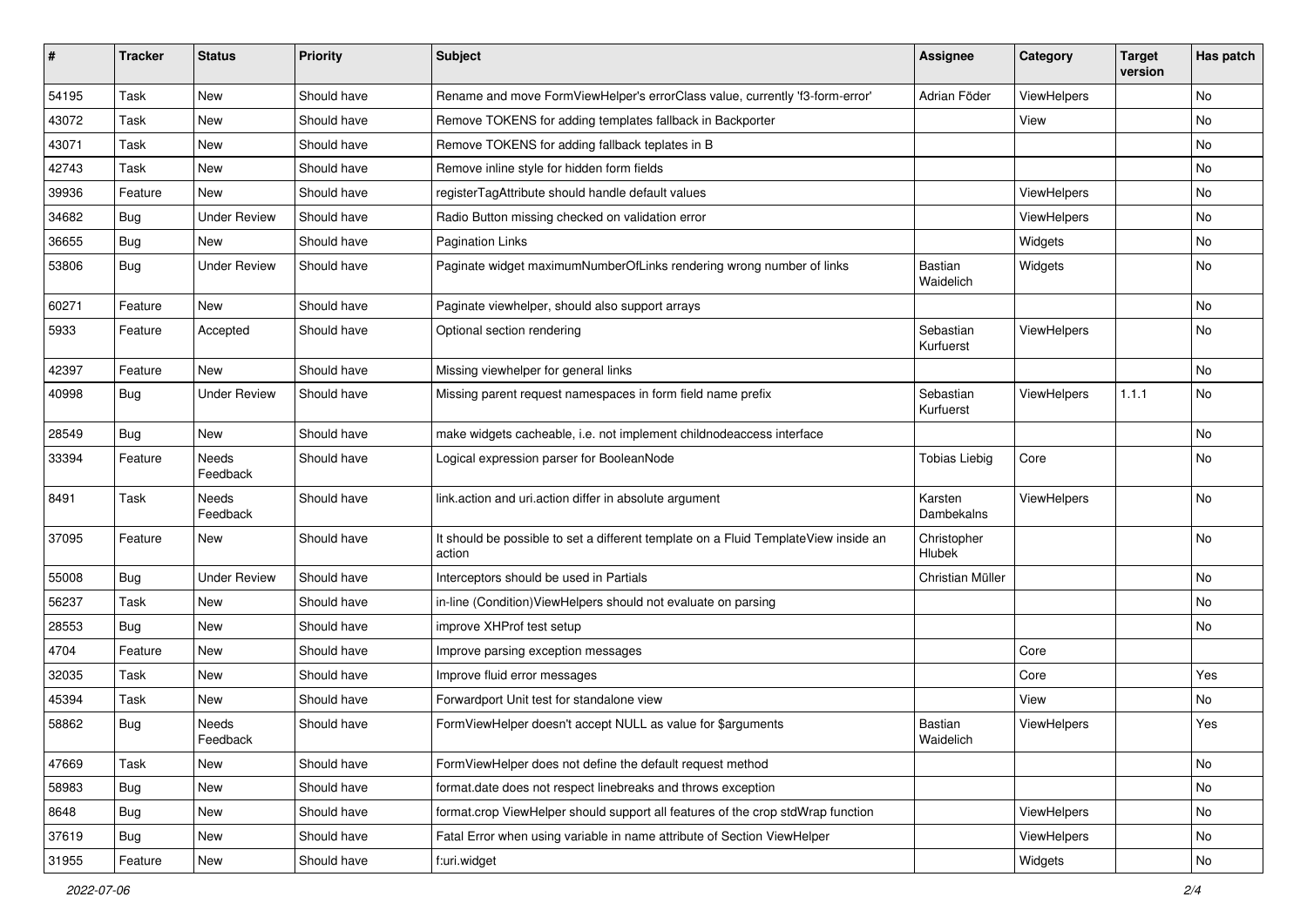| #     | <b>Tracker</b> | <b>Status</b>            | <b>Priority</b> | <b>Subject</b>                                                                                              | <b>Assignee</b>             | Category           | <b>Target</b><br>version | Has patch |
|-------|----------------|--------------------------|-----------------|-------------------------------------------------------------------------------------------------------------|-----------------------------|--------------------|--------------------------|-----------|
| 58921 | Bug            | <b>New</b>               | Should have     | f:form.* VHs crash if NOT inside f:form but followed by f:form                                              |                             |                    |                          | No        |
| 49600 | <b>Bug</b>     | New                      | Should have     | f:form tag shown as a HTML on frontend                                                                      |                             | ViewHelpers        |                          | No        |
| 45153 | Feature        | <b>New</b>               | Should have     | f:be.menus.actionMenuItem - Detection of the current select option is insufficient                          |                             |                    |                          | No        |
| 52536 | <b>Bug</b>     | <b>Under Review</b>      | Should have     | Errorclass not set if no property-attribute set                                                             |                             |                    |                          |           |
| 13045 | Bug            | New                      | Should have     | Entity decode of strings are different between if-conditions and output of variable                         |                             |                    |                          |           |
| 46289 | <b>Bug</b>     | Needs<br>Feedback        | Should have     | Enable Escaping Interceptor in XML request format                                                           |                             | View               | 2.0.1                    | No        |
| 45345 | Feature        | <b>Needs</b><br>Feedback | Should have     | Easy to use comments for fluid that won't show in output                                                    |                             |                    |                          |           |
| 54284 | <b>Bug</b>     | New                      | Should have     | Default Option for Switch/Case VH                                                                           |                             | ViewHelpers        |                          | No        |
| 30937 | Bug            | New                      | Should have     | CropViewHelper stringToTruncate can't be supplied so it can't be easily extended                            |                             | ViewHelpers        |                          | Yes       |
| 52640 | Feature        | <b>Under Review</b>      | Should have     | Create an UnlessViewHelper as opposite to the IfViewHelper                                                  | <b>Marc Neuhaus</b>         |                    |                          | No        |
| 36662 | <b>Bug</b>     | <b>Needs</b><br>Feedback | Should have     | Checked state isn't always correct when property is collection                                              | Kevin Ulrich<br>Moschallski | ViewHelpers        | 1.1.1                    | No        |
| 38130 | Feature        | New                      | Should have     | Checkboxes and multiple select fields should have an assignable default value                               |                             |                    |                          | No        |
| 3291  | Feature        | Needs<br>Feedback        | Should have     | Cacheable viewhelpers                                                                                       |                             |                    |                          | No        |
| 9950  | Task           | <b>New</b>               | Should have     | Binding to nested arrays impossible for form-elements                                                       |                             | ViewHelpers        |                          |           |
| 46545 | Feature        | New                      | Should have     | Better support for arrays in options of SelectViewHelper                                                    |                             |                    |                          | No        |
| 12863 | Bug            | New                      | Should have     | Attributes of a viewhelper can't contain a '-'                                                              | Sebastian<br>Kurfuerst      | Core               |                          | No        |
| 36410 | Feature        | <b>New</b>               | Should have     | Allow templates to send arguments back to layout                                                            |                             | <b>ViewHelpers</b> |                          | No        |
| 43346 | Feature        | <b>Under Review</b>      | Should have     | Allow property mapping configuration via template                                                           | Karsten<br>Dambekalns       | <b>ViewHelpers</b> | 2.1                      | No        |
| 40081 | Feature        | New                      | Should have     | Allow assigned variables as keys in arrays                                                                  |                             |                    |                          | No        |
| 60003 | Feature        | New                      | Should have     | Add required-Attribute to f:form.password                                                                   |                             | <b>ViewHelpers</b> |                          | No        |
| 46257 | Feature        | <b>Under Review</b>      | Should have     | Add escape sequence support for Fluid                                                                       |                             | Core               |                          | No        |
| 28552 | <b>Bug</b>     | New                      | Should have     | (v5) write ViewHelper test for compiled run; adjust functional test to do two passes<br>(uncached & cached) |                             |                    |                          | No        |
| 28550 | Bug            | New                      | Should have     | (v4) make widgets cacheable, i.e. not implement childnodeaccess interface                                   |                             |                    |                          | No        |
| 28554 | <b>Bug</b>     | New                      | Should have     | (v4) implement feature flag to disable caching                                                              |                             |                    |                          | No        |
| 28551 | Bug            | Accepted                 | Should have     | (v4) backport VHTest                                                                                        | Sebastian<br>Kurfuerst      |                    |                          | No        |
| 33551 | Bug            | <b>New</b>               | Must have       | View helper values break out of a partial scope                                                             | Sebastian<br>Kurfuerst      | Core               |                          | No        |